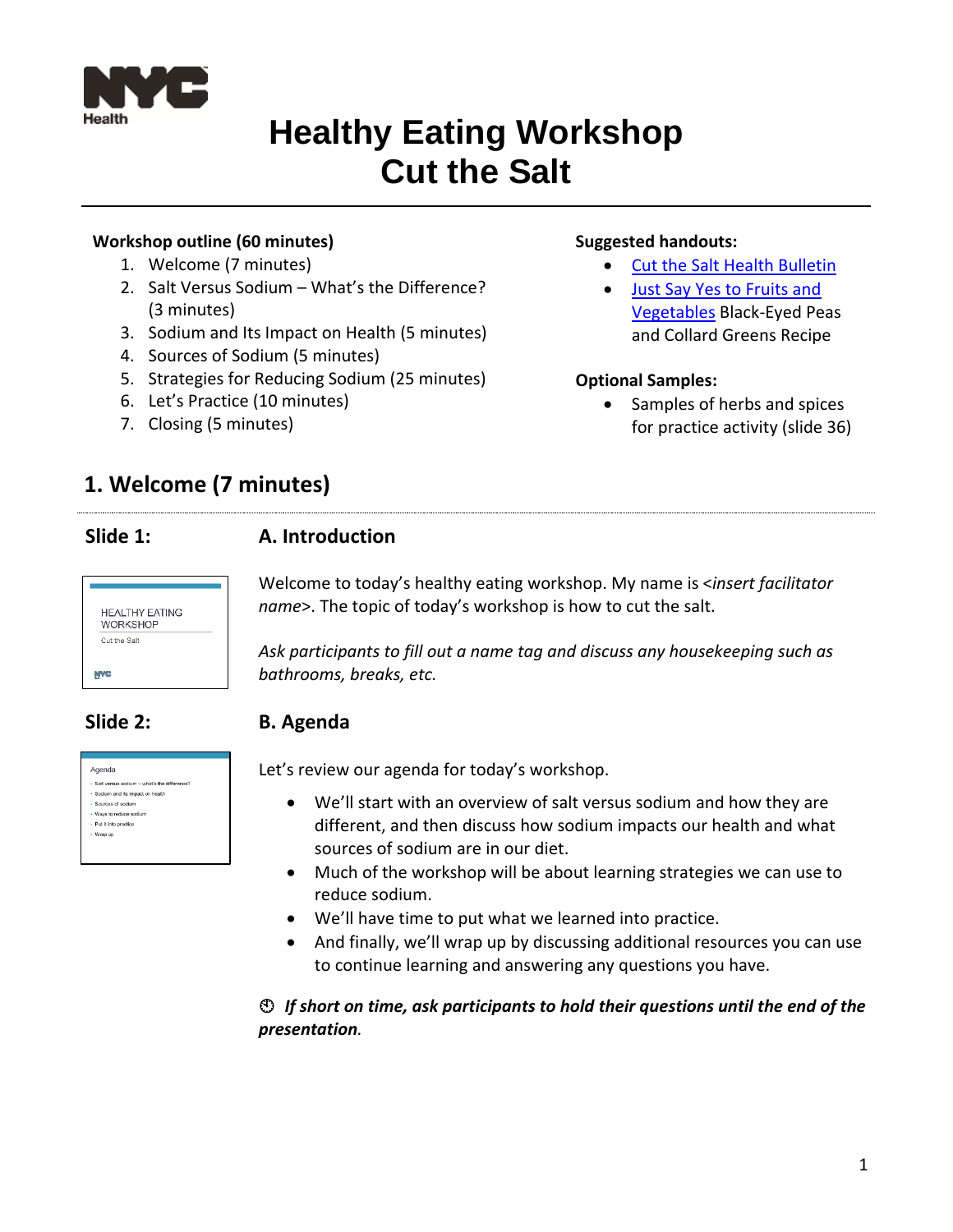| Objectives                                                                    |
|-------------------------------------------------------------------------------|
| After today's workshop, you will:                                             |
| 1 Understand how sodium affects health                                        |
| 2. Identify the top sources of sodium in the diet                             |
| 3. Know at least two new strategies to help you reduce<br>sodium in your diet |
|                                                                               |

### **Slide 3: C. Objectives**

After today's workshop, you will:

- Understand how sodium affects health;
- Identify the top sources of sodium in the diet; and
- Know at least two new ways to help you reduce sodium in your diet.

### **Slide 4: D. Activity**

What foods do you eat that you think have a lot of sodium in them?

#### *If short on time, do this activity as a group brainstorm instead of in pairs.*

Before we dive into today's topic, I want to hear from you. What foods do you eat that you think have a lot of sodium in them?

Turn to a person next to you and share the answer to this question.

Let pairs discuss for a few minutes. Then, invite several people to share what *they told their partner.*

Thanks for sharing. There are many foods that have sodium in them, some more than others. Throughout today's workshop, we will share some strategies you can use to limit the amount of sodium in your diet.

# **2. Salt Versus Sodium – What's the Difference? (3 minutes)**

### **Slide 5:**



### **A. What is Sodium?**

Before we go further, let's talk about what sodium is and how it is different from salt.

- Sodium is a mineral our body needs to help control blood pressure and other functions in our body.
- When we talk about salt, we are referring to the substance you add to dishes, which is a source of sodium. Salt is often used as a preservative, meaning it helps keep food in good condition for longer, and to flavor food. So, by including salt in your diet, you are giving your body sodium to help it work properly.
- Our bodies need only very small amounts of sodium. Most people eat too much sodium but may not be aware of it.
- One teaspoon of salt is equal to about 2,300 milligrams of sodium.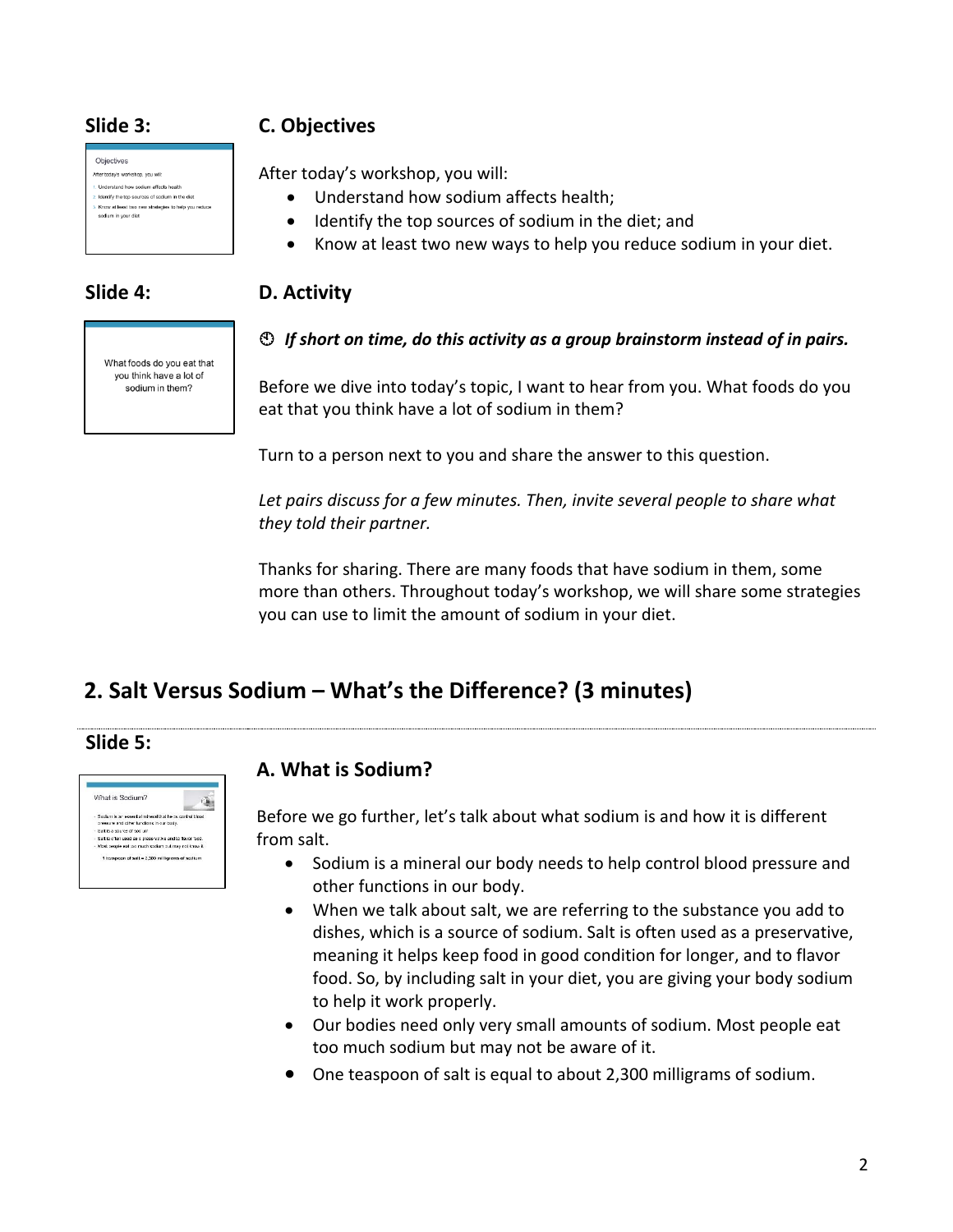# **3. Sodium and Its Impact on Your Health (5 minutes)**

#### **Slide 6: A. What's the big deal?**



Let's talk about why sodium is a big deal. Too much sodium is bad for your health.

Eating too much sodium can increase blood pressure in both children and adults. High blood pressure increases the force of blood flow in our body, making our heart work harder. One in four New Yorkers has high blood pressure, so chances are we all know someone with high blood pressure or have high blood pressure ourselves.

High blood pressure can increase your risk for heart disease and stroke. Heart disease is the leading cause of death in the U.S. and in New York City (NYC).

The good news is that eating less sodium helps prevent and control high blood pressure.

#### **Slide 7: B. Sodium Limits**

But how much is too much?

If you are age 14 and older, you should have no more than 2,300 milligrams of sodium per day. As mentioned, this amounts to about a teaspoon of salt. The sodium limits for children younger than 14 are less than this, as shown here. For infants younger than 1 year old, an amount not to exceed has yet to be determined.

Most people eat too much sodium without even realizing it. On average, adults in NYC have about 3,200 milligrams of sodium each day, which is more than 40% higher than the recommended daily limit.

Counting the amount of sodium you eat in a day can be difficult and unrealistic. The strategies we're going to discuss later in this presentation include ways you can avoid eating too much sodium, especially from processed foods. Using these strategies will help you reduce sodium in your diet without having to count the milligrams of sodium in the foods you choose to eat throughout the day.

*Note to facilitator: If asked, share the following information about salt and salt substitutes. Types of salt include table salt, sea salt and kosher salt. All have a comparable amount of sodium when measured by weight. Sea salt and kosher*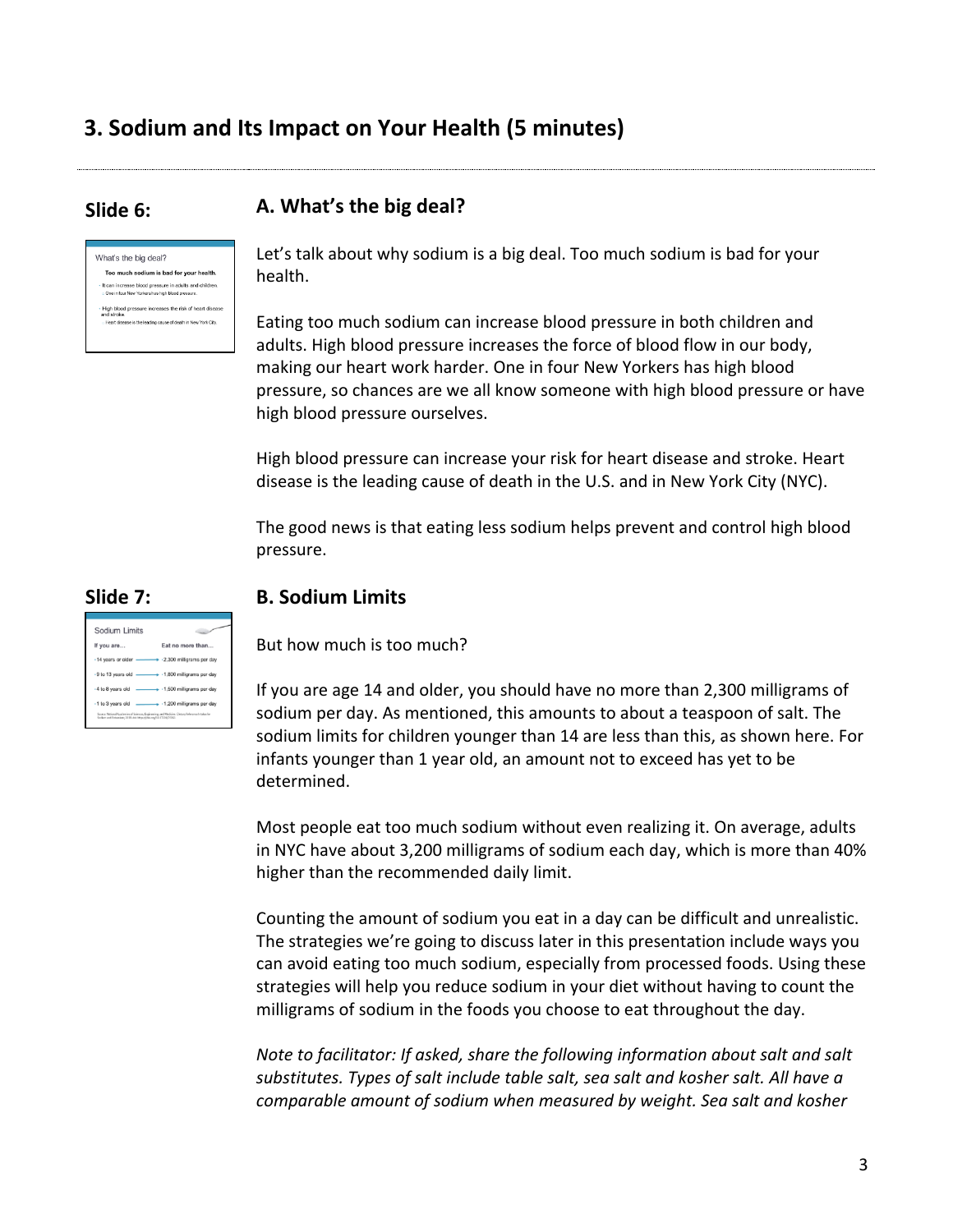*salt have larger grains than table salt so they may contain less sodium when measured by teaspoon. Because of flavor and texture differences, different types of salt may be used at different times in the cooking process. There are different types of salt substitutes, some with low amounts of sodium. Always ask your doctor before using a salt substitute.* 

### **4. Sources of Sodium (5 minutes)**

### **Slide 8: A. Sources of Sodium: True or False?**



Before we talk about where sodium is found in our food, let's play a quick game.

Raise your hand if you think the following statement is true. Keep your hand down if you think it is false.

The best way to eat less sodium is to stop using the salt shaker. *Briefly pause and look around the room to see how people guessed.* 

#### **Slide 9:**



It's false! Most of the sodium we eat comes from packaged and restaurant foods.

#### **Slide 10:**



Here is a look at the different sources of sodium in our diets. As you can see, 71% of the sodium we eat comes from restaurant and processed food. This is essentially food that is changed in some way, packaged, sold at stores and prepared at restaurants.

Salt added during cooking or from the salt shaker at the table amount to just over 10% of the sodium in our diet.

*Notes to facilitator:* 

- *Other sources of sodium include tap water and supplements.*
- *The percentages on this pie chart do not add up to 100% because the methods used for data collection analysis relied on per person*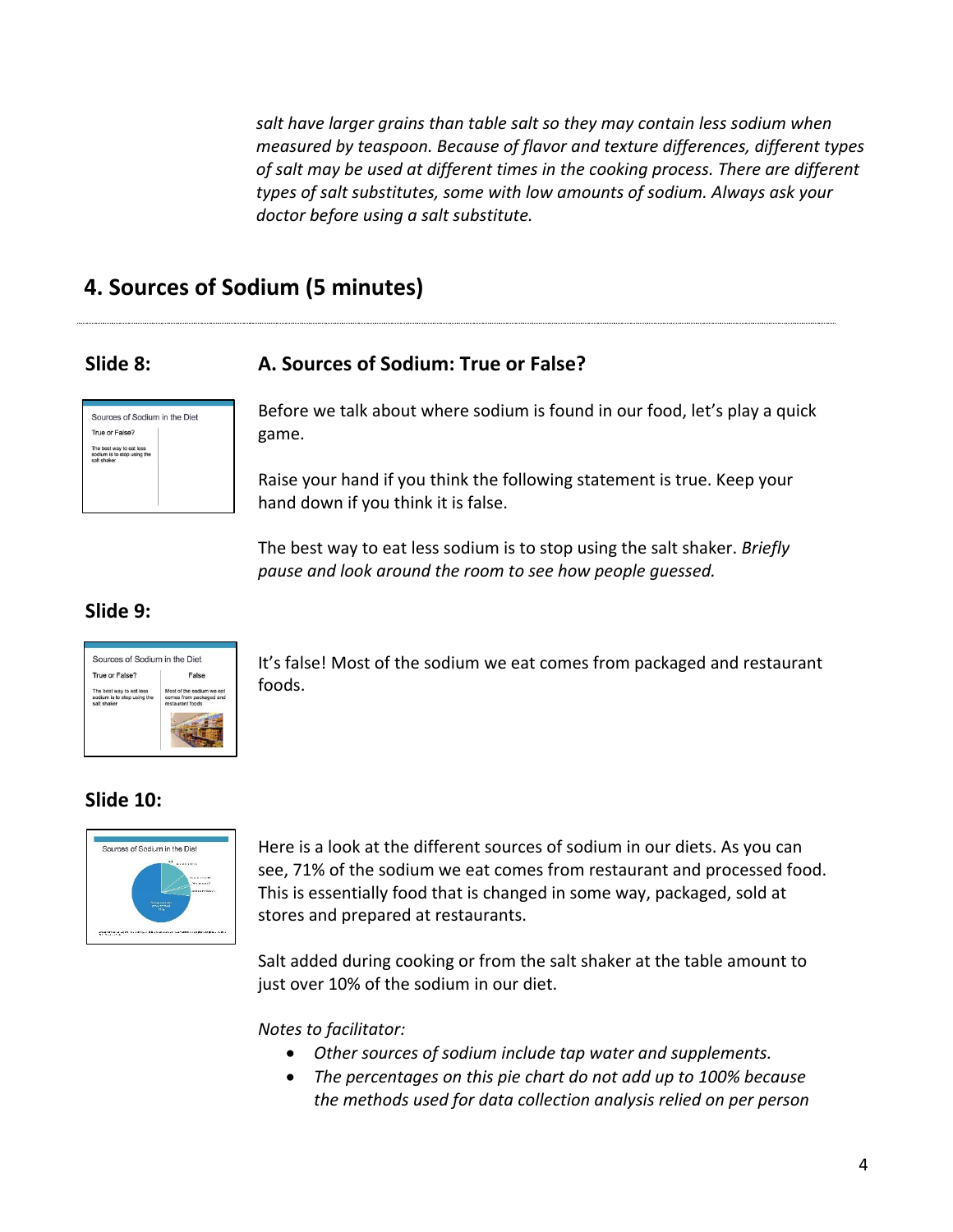*averages and resulted in the loss of a couple percentage points when added together.* 

### **Slide 11**:



Let's do another true or false question. Raise your hand if you think this statement is true. Keep your hand down if you think it is false.

Foods high in sodium always taste very salty. *Briefly pause and look around the room to see how people guessed.* 

### **Slide 12**:



This is also false! Foods high in sodium don't always taste salty. Specifically, the top food sources of sodium include breads and rolls, pizza, sandwiches, cold cuts and cured meats, soups, and burritos and tacos.

These foods account for 44% of the sodium consumed in the United States.

# **5. Strategies to Cut the Salt (25 minutes)**

#### **Slide 13: A. Strategies to Cut the Salt Overview**



Now that we've reviewed how eating too much sodium can affect your health, the recommended sodium limits and where sodium is found, let's talk about some strategies you can use to cut the sodium you and your children eat. While agencies like the NYC Department of Health and Mental Hygiene (Health Department) have led longer term initiatives to reduce sodium in packaged foods and restaurants, the strategies we will discuss today are steps you can put into practice in your life now.

We'll talk about ways to eat and shop for low-sodium foods, how to flavor foods without salt and how to choose foods with less sodium when eating out. Specifically, we will discuss ways to:

- 1. Eat and Shop for low-sodium food;
	- Choose whole foods over processed foods.
	- Check the label.
- 2. Prepare food with less salt;
- 3. Choose food with less sodium when eating out.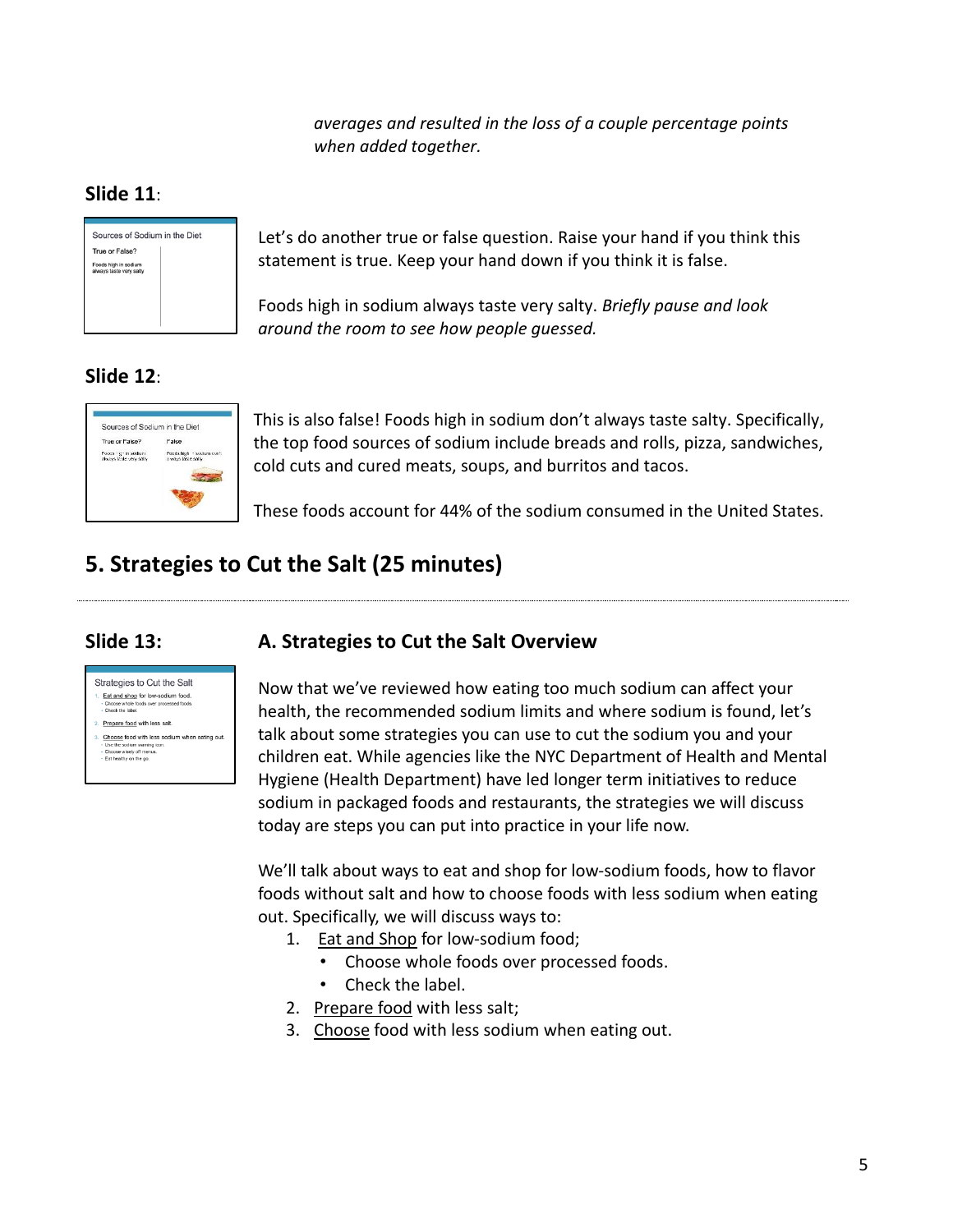- Use the sodium warning icon.
- Choose wisely off menus.
- Eat healthy on the go.

#### **Slide 14: B. Strategy 1: Eat and Shop for Low Sodium Foods**



A general strategy to eat less sodium is to eat more whole foods. Since most sodium is in processed and restaurant foods, choosing whole and less processed foods more often than processed foods is one way to reduce sodium.

But what are whole foods? Would anyone like to define? *Wait for and validate all responses.*

Whole foods are foods that have had nothing added or taken away. When food is processed, unhealthy fat, sugar and salt usually get added. All are ingredients that can add to your risk of developing a chronic disease. Some nutrients, like vitamins, minerals, and fiber, are often removed, or "taken away" during processing.

What are some examples of whole foods? *Accept responses and make corrections as needed.* 

Some examples of whole foods include fresh fruits and vegetables, whole grains, nuts, legumes and eggs.

You can think of all foods as being on a spectrum, from whole foods to highly processed foods. We all eat from the entire spectrum. But, choosing to eat mostly whole foods or less processed foods is a strategy you can use to eat healthier and help lower your sodium intake.

### **Slide 15:**



Let's look at what fruits, vegetables, protein and grains fall on this spectrum.

**I. Choose Whole Foods Over Processed Foods**

- Whole foods are the healthiest options and have not been changed. These can include fresh, whole fruits and vegetables, wholes grains such as oats, plant-based proteins like beans and lentils, fish and other seafood and lean cuts of poultry and meat.
- Frozen fruits and vegetables go directly next to fresh produce, as they are usually only slightly processed. They typically have nothing added and retain almost all of their nutrients. Similarly, while canned fruits and vegetables may be more processed, they can still be healthy options.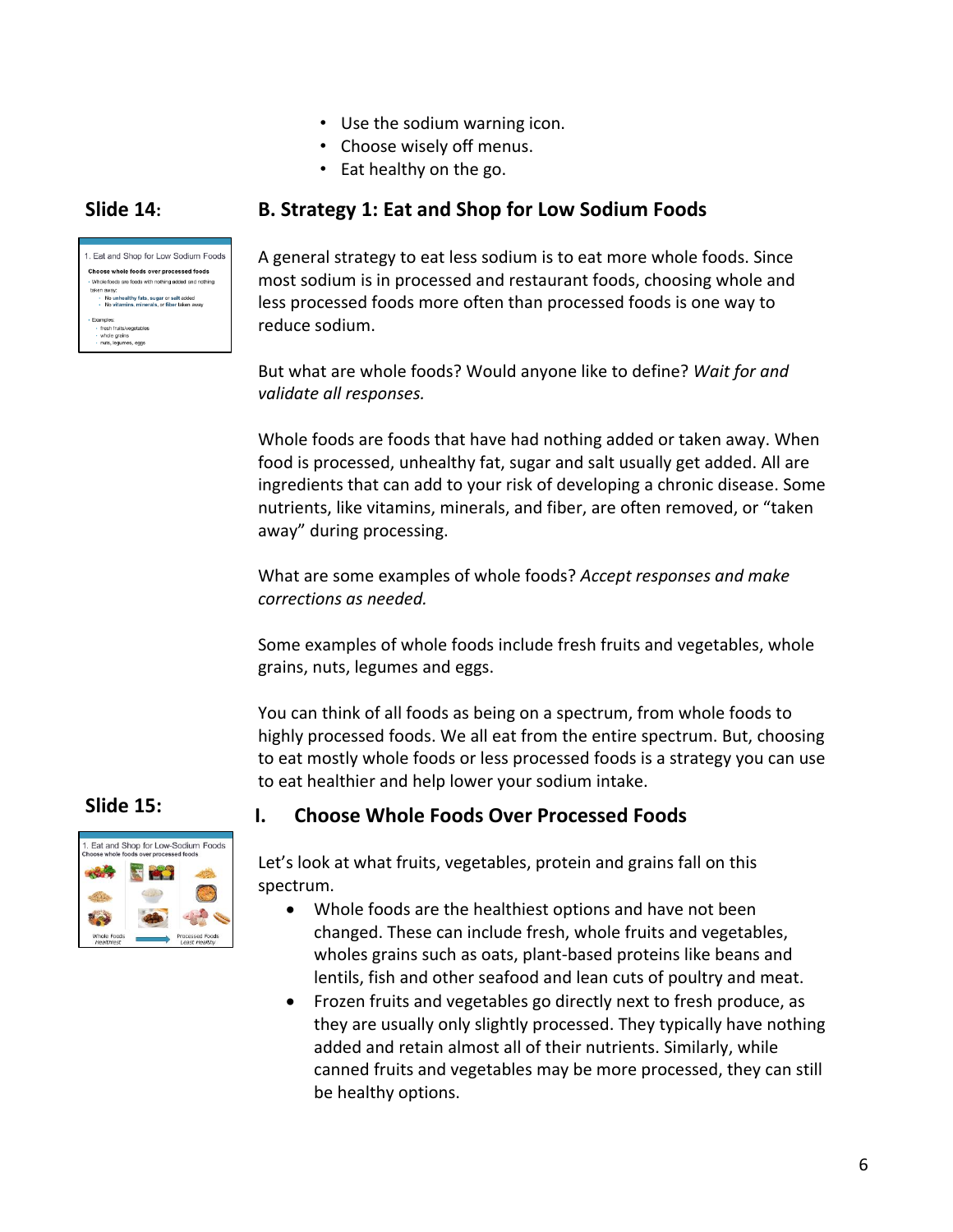- As protein foods become more processed, like meatballs or fish sticks, that you might make at home, they become less healthy, but can still have a place in an otherwise healthy diet.
- Very processed foods are the least healthy for you because they contain a lot of added salt and have been stripped of many nutrients. For example, processed meats are loaded with sodium– 400% more sodium than unprocessed red meats, on average. You should limit eating processed meats, such as hot dogs, sausage and deli meats, as well as other highly processed foods.

There are different places where you might shop for food including the supermarket, farmers market, corner store or big box store. But when shopping at a supermarket, how do you find the whole foods? Pause for responses.

Start shopping at the produce section. From there, the outside aisles of the supermarket are often where the whole foods are. But you must also look at labels, which brings us to our second strategy, check the label.

### **Slide 16: II. Check the Label**



The next strategy under shopping for foods with less sodium is to check the label of packaged foods. We all eat foods that are minimally processed or even more processed sometimes.

Packaged foods have some information that can help you find how much sodium is in the food, so you can make an informed choice to eat less sodium.

#### **Slide 17: II. Check the Label: Nutrition Facts**



The Nutrition Facts label is a good tool on the back of packaged foods that you can use to guide your choice. It gives you the most reliable information on a variety of nutrient levels in the food you are buying, including sodium. The Nutrition Facts label is very useful when comparing two similar products (such as choosing bread), so you can you choose the lower sodium option.

What is the first thing you should look at when reading the Nutrition Facts label? *Wait for and validate all responses.*

*Note to Facilitator: If asked about the Nutrition Facts label, you can share the following information with participants. The U.S. Food and Drug Administration (FDA) updated the Nutrition Facts labels in 2018 based on*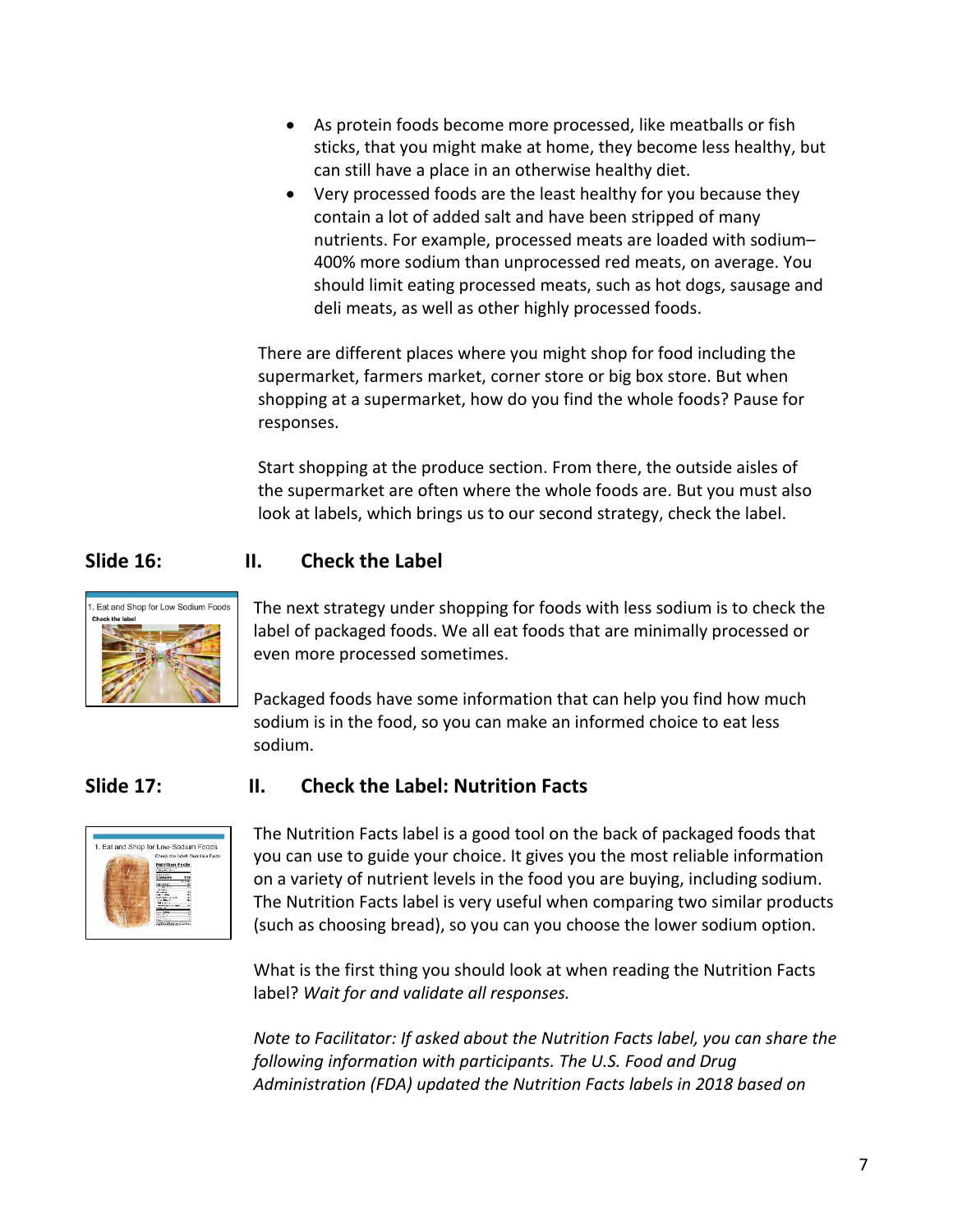*new research to support a healthier diet. Companies have until 2020 to use the new label. This presentation uses the new Nutrition Facts label.* 



**Slide 18:** You should always check the serving size first when reading the label.

- All the nutrition information listed on the label refers to one serving of that food.
- If you eat more than one serving, you will need to multiply the nutrition information by the number of servings you eat.
- In this case, the serving size is listed as one slice of bread. If you were to make a sandwich using two slices of bread, you'd have to double the amount of sodium. So, you'd be getting 16% of your daily value of sodium instead of just 8%.

Once you've determined the serving size, you should look at the percent Daily Value (DV) on the label. The percent DV on the label tells you how much of a nutrient is part of your daily diet. The percent DV is based on an average 2,000 calorie diet that is recommended for adults, so it is best to think of the DV as a general guide.

Choose foods that have a low percent DV for sodium per serving size. This will help ensure that the product does not have a lot of salt. Generally, low percent DV for sodium is 5% or less and a high percent DV for sodium is 20% or more.

#### **Slide 19: II. Check the Label: Let's Practice**



Let's practice. Here are two labels – the one on the left is for frozen peas and the one on the right is for canned peas. We already mentioned that when reading the Nutrition Facts label, you must look at the serving size first. What is the serving size for these two pea products? Wait for and validate all responses. The serving size for both types of peas is one half cup when prepared. That means the nutrition information on the label is for one half cup of each product. That makes it easy to compare them.

For this activity, let's compare the amount of sodium in these two products. Which of these two products is the better option based on the information on these Nutrition Facts labels? *Pause for a few moments while collecting responses.*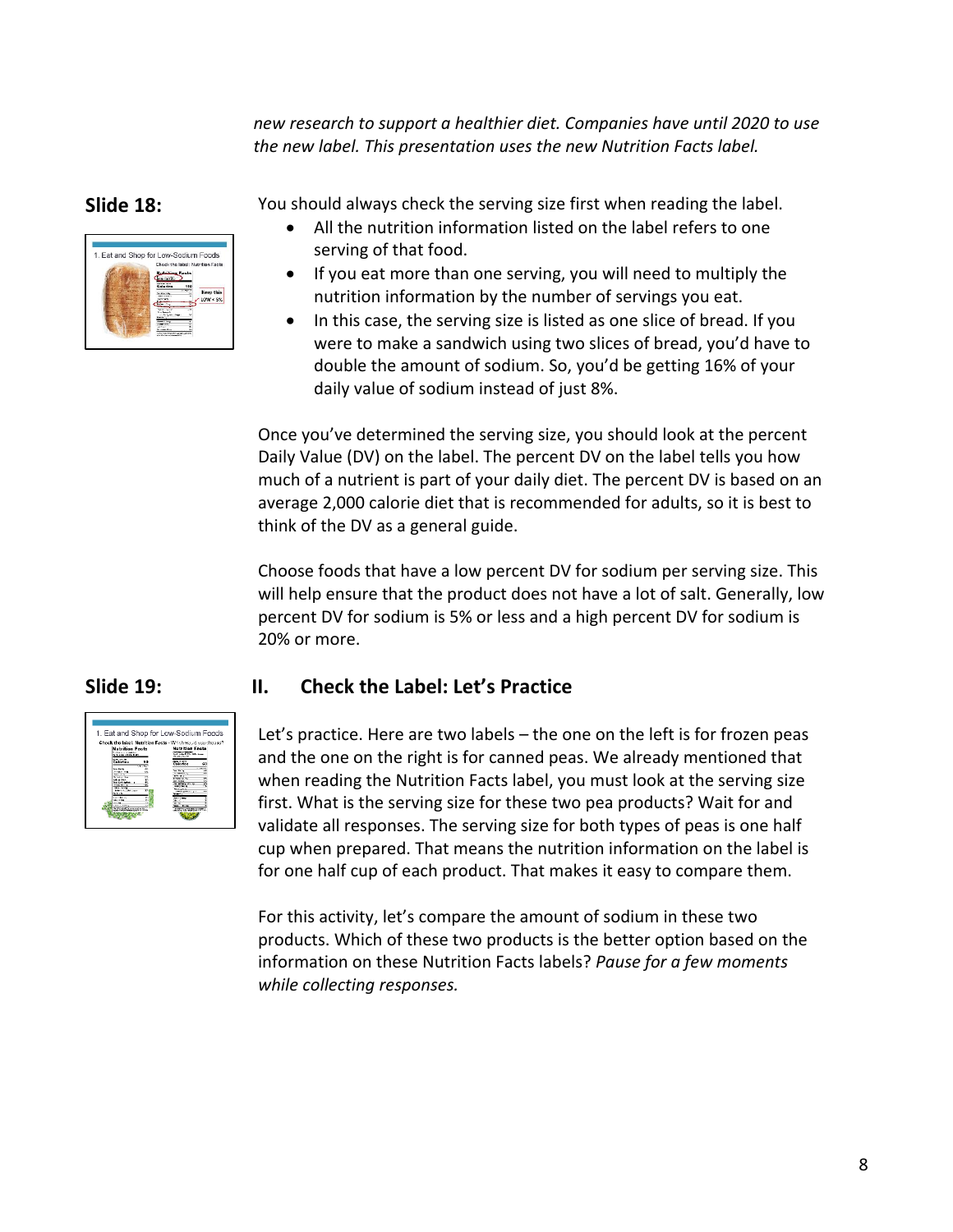

**Slide 20:** The frozen peas are the better option in this case.

- Canned peas have 300 milligrams of sodium per serving compared to zero milligrams in one serving of the frozen peas. The amount of sodium in one serving of the canned peas equals 13% of the DV.
- The sodium in one half cup of frozen peas is 0% of the DV. Five percent or less of DV is generally considered low.

Canned vegetables and beans can sometimes be good as a quick option. When purchasing canned vegetables and beans, look for cans labeled low or no sodium. What else can you do with canned vegetables and beans to lower the amount of sodium they have? Pause a few moments while collecting responses. Rinse canned vegetables and beans before eating. This will help reduce the amount of sodium.

*Note to facilitator: if asked, differences in calories are due to frozen product enlarging slightly. It takes slightly over one half cup frozen peas to make one half cup prepared.*

#### **Slide 21: II. Check the Label: Front of Package**



Now let's talk about claims, meaning the label found on the front of packaged foods. Products that meet government standards for low sodium (140 milligrams of sodium or less per serving) can add low-sodium claims on their packaging. The FDA also has criteria for what it means to be "sodium-free", "lightly salted" and "reduced sodium". These are reliable claims that can help you find lower sodium products quickly.

When buying canned foods, look for low-sodium, lightly salted, reducedsodium or no salt added products. Always check the Nutrition Facts label to confirm and compare sodium content of foods.

### **Slide 22: C. Strategy 2: Prepare Food with Less Salt**



When cutting back on salt, you don't have to cut back on flavor. There are lots of great flavors in herbs, spices, fruits and vegetables that can enhance the flavor of your food, so you don't have to add salt. With a few simple cooking techniques, you can bring those flavors out when preparing food at home.

### **I. Prepare Food with Less Salt: Herbs and Spices**

What are your favorite herbs and spices to use? *Wait for and validate all responses.*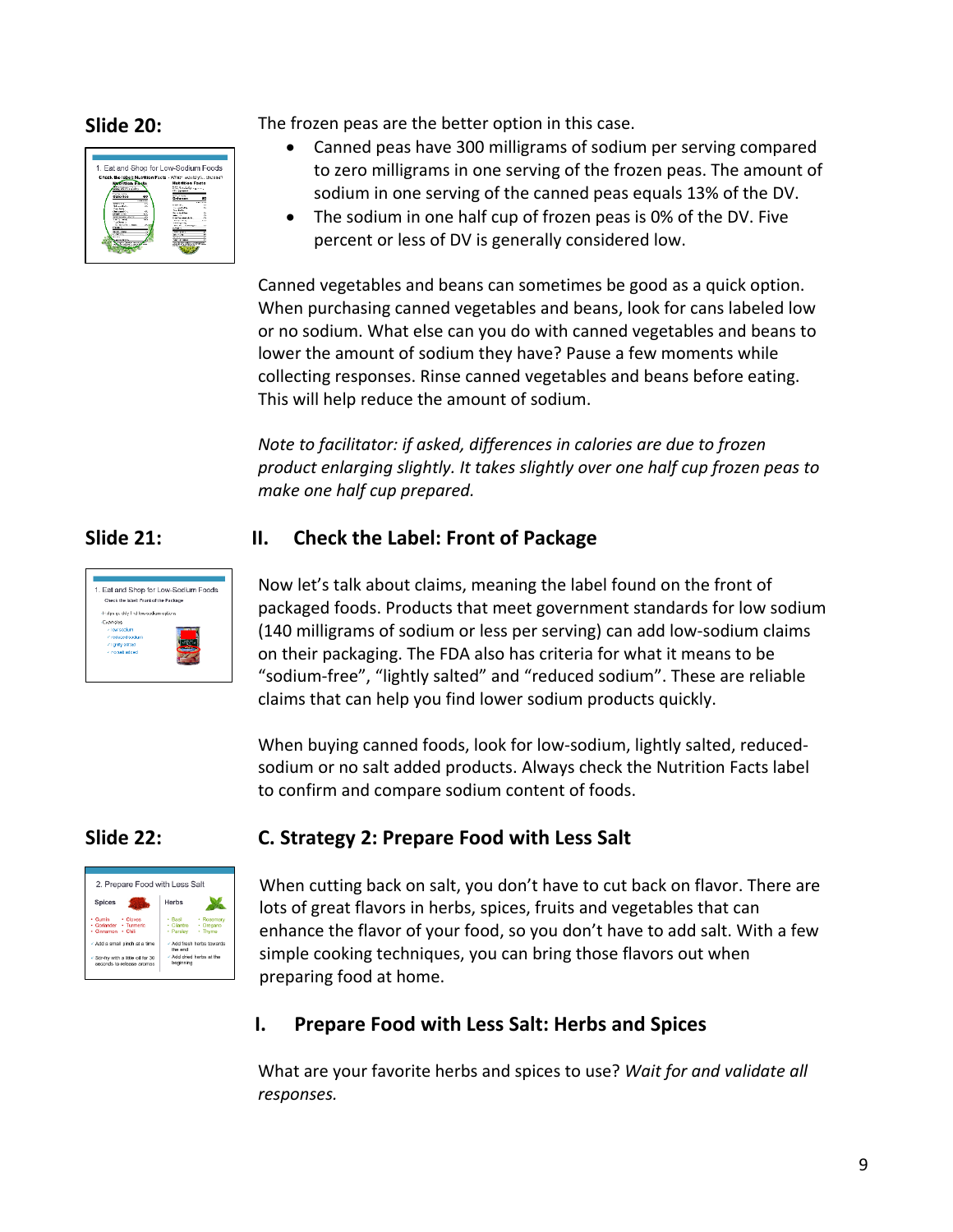There are so many herbs and spices to choose from. Here are a few examples you can use.

Here are some tips for using herbs and spices when cooking:

- If you're new to using spices in food, start by adding a small pinch to the pan at a time and stir-fry the spices in a little oil for about thirty seconds to release their aromas.
- Fresh soft herbs like basil, cilantro and parsley should be added towards the end of cooking, so they don't break down too much.
- When using dried herbs in cooking, add them to your dish at the beginning of cooking. This will give them more time to cook down and release their flavors into the food.

*Note to facilitator: fresh herbs with harder leaves like rosemary, oregano and thyme should be added at the beginning of cooking.* 

### **Slide 23:**

# 2. Prepare Food with Less Salt **Dry Vegetable**

### **II. Prepare Food with Less Salt: Savory and Aromatic Vegetables**

Another way to add flavor to food without adding salt is to use vegetables. This also gives us more nutrients in our dishes.

What are examples of different vegetables that add flavor to food? *Wait for and validate all responses.*

### **Slide 24:**



Savory vegetables include potatoes, tomatoes and mushrooms.

• They are great to add to dishes for a hearty or meaty flavor. You may have tasted these flavors in a flavorful stew or tomato sauce.

Aromatic vegetables include onion, garlic, ginger, celery, carrots and peppers.

• Aromatic vegetables can release delicious smells and, in turn, boost the flavor of foods.

A great way to bring out the flavor of both savory and aromatic vegetables is caramelization.

- Caramelization is when natural sugars in food react with heat to create a sweet flavor and golden-brown color.
- You can caramelize aromatic and savory vegetables by sautéing them in a pan with a little oil or roasting them in the oven.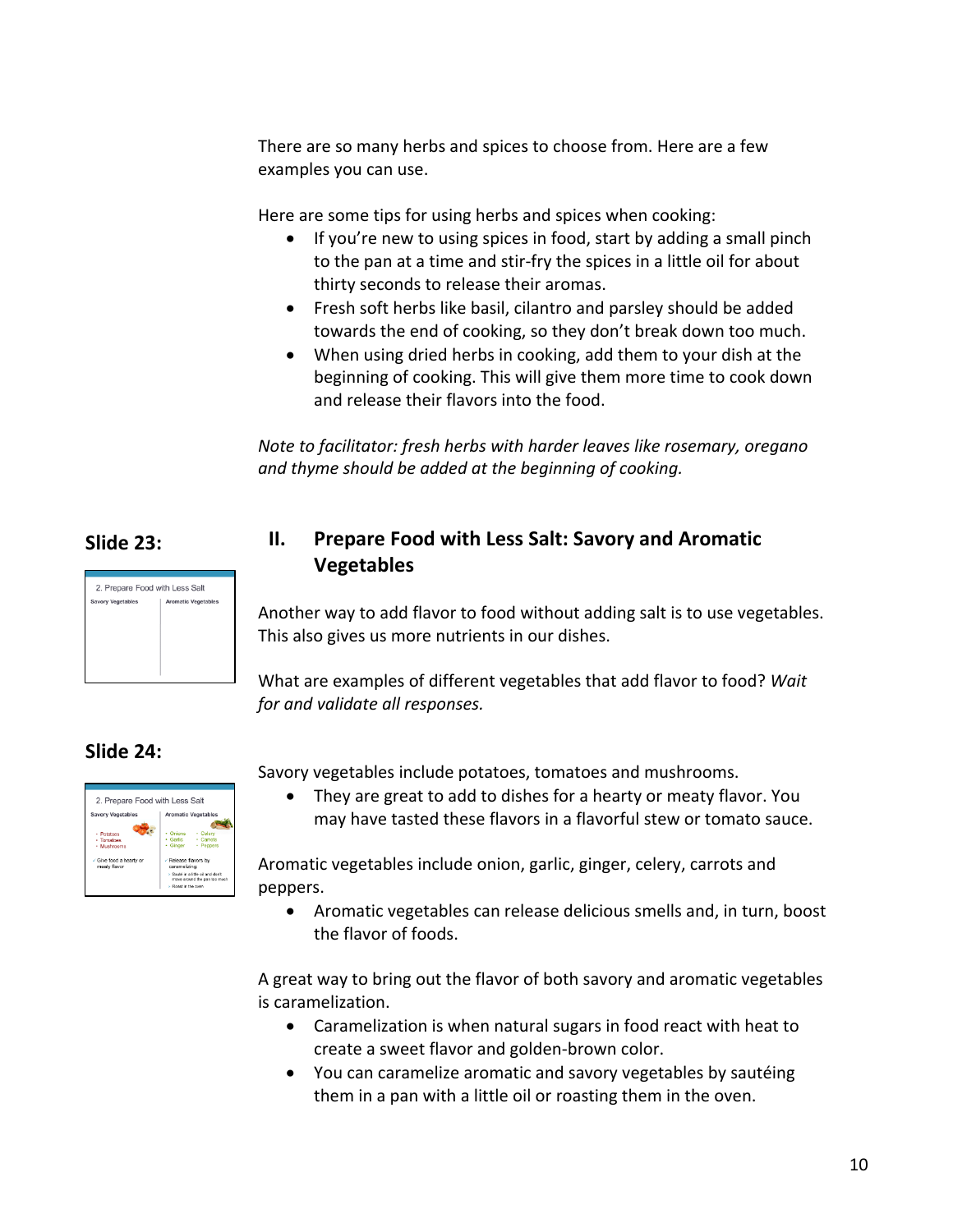#### **Slide 25:**



#### **Slide 26:**

| 2. Prepare Food with Less Salt                 |                                                                              |
|------------------------------------------------|------------------------------------------------------------------------------|
| Heat                                           | Acid                                                                         |
| . Hat peopers (fresh or dried)                 | Acida bring out other flavors<br>in food<br>Add those at the start shopping. |
| < To reduce the heat.<br>ternové tre seecs and | Verlegar<br>· Tomators<br>$-1619$                                            |
| inner part of the pepper                       | A folditus at the end of cooking<br>· Lempes<br>Leres                        |
|                                                | · Oramaes                                                                    |

### **III. Prepare Food with Less Salt: Heat and Acid**

You can also use heat and acid to boost flavors in foods. What ways do you make your dishes spicy or bring out the flavor by adding something acidic? *Wait for and validate all responses.*

Not everyone loves spicy foods, but for those of you that do, adding hot peppers and other hot spices is another great way to increase the flavor without adding extra salt.

• If you want to reduce the heat of hot peppers, scrape the membrane, the inner part of the pepper, and seeds out of the pepper with a spoon. If you use your hands or if your skin is sensitive, consider using gloves to protect your skin.

Acids can make dishes go from dull and boring to exciting and more flavorful. Have you ever made a recipe and tasted it at the end only to discover that it was a little dull or missing something? Before you reach for the salt, try adding an acid.

- Like salt, acid can increase flavor. It can also bring out more flavors than salt.
- Different types of acids that can be used in cooking include vinegars, tomatoes and wine.
- Other acids include juice of citrus fruits like lemons, limes and oranges.
- If using acid to increase flavor in a dish, add a splash of vinegar, wine or some tomatoes at the beginning of cooking, and add a splash of citrus juice at the end of cooking.
- These are general rules, but you can experiment in your own kitchen and find out what you like.

#### **Slide 27:**



Let's walk through an example of how these cooking strategies work in a recipe. Here are the steps of how to make a black-eyed peas and collard greens dish. As I read through them, look for any tips used to increase flavor in this recipe.

*Read steps one through five in the recipe on the slide.* 

What ways are used to increase flavor in this recipe? *Wait for and validate all responses, then move to the next slide.*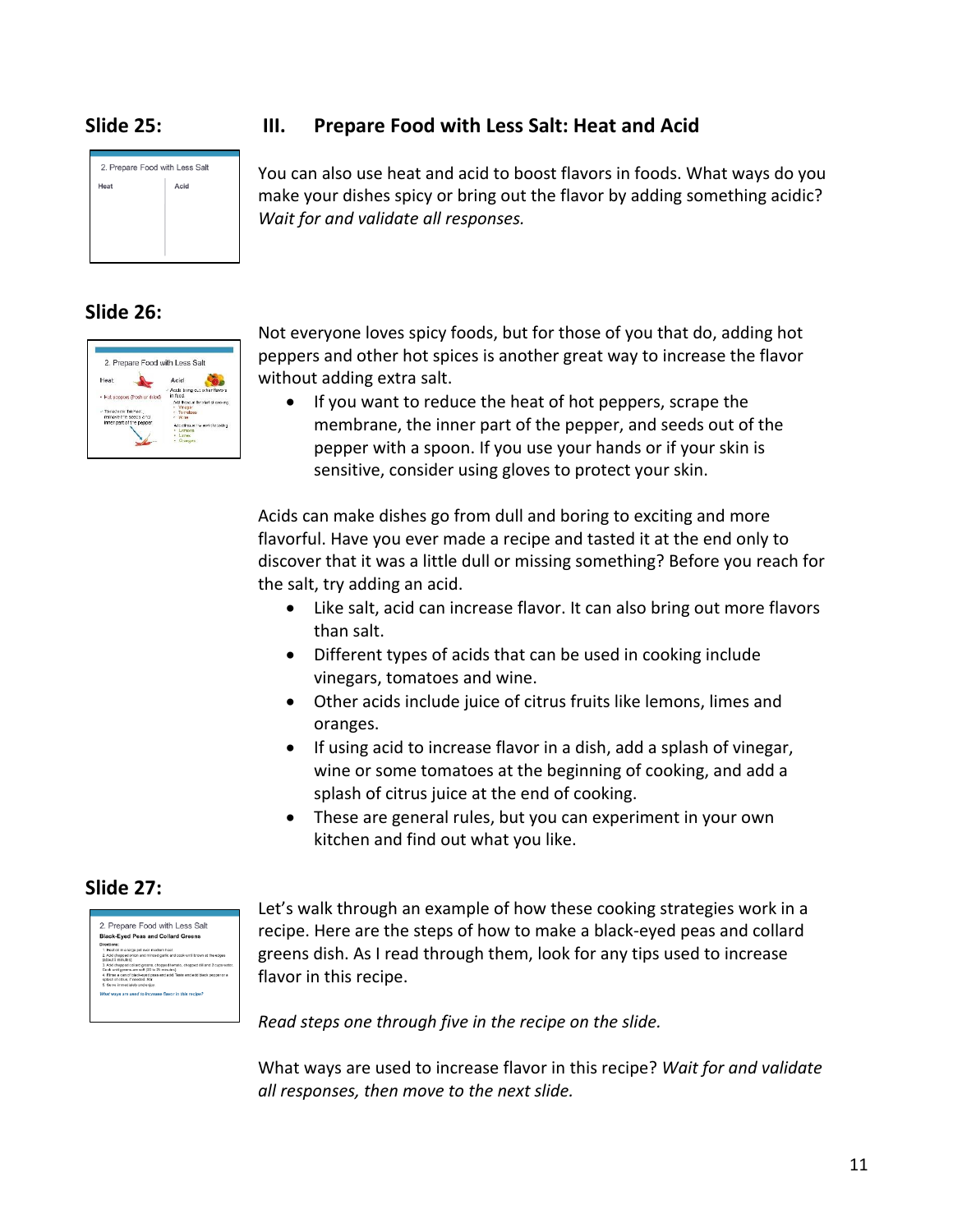#### **Slide 28:**

| 2. Prepare Food with Less Salt                                                                                                 |
|--------------------------------------------------------------------------------------------------------------------------------|
| <b>Black-Eved Peas and Collard Greens</b><br>Directions:                                                                       |
| 1. Heat oil in a large got over medium heat.                                                                                   |
| 2. Add chooped onion and minced parlic and cook until brown a the edges.<br>about 5 minutes.                                   |
| 3. Add chooped collard greens, chooped tomato, chooped dill and 2 cups water.<br>Cook until oreens are soft. 20 to 25 minutes. |
| 4. Rinse a can of hiack-eved peas and add. Taste and add black peoper or a<br>splash of citrus if needed. Ser.                 |
| 5. Serve immediately thickeniou.                                                                                               |
| What ways are used to increase flavor in this recipe?                                                                          |
| - Aromatic vegetables: caramelized onlons and garlic                                                                           |
| - Acid: tomato added at the beginning of cooking                                                                               |
| / Herbs: dill                                                                                                                  |
| - Taste at the end and add black pepper or citrus. If needed                                                                   |

There are many ways used to boost flavor in this recipe.

- Onions and garlic are aromatic vegetables and they were caramelized at the beginning to create a nice flavor.
- Acid was added at the beginning of the recipe with the tomato.
- Dill, which is an herb, was also added to create flavor.
- And finally, the recipe was tasted at the end and suggests that black pepper or citrus juice can be added, if needed.

Notice that the can of black-eyed peas was rinsed before being added to the dish. This will help remove extra sodium in the can. Salt was not used in this recipe at all and it sounds delicious. I encourage you to try these tips, and maybe even this recipe, at home.



#### **Slide 29: D. Strategy 3: Choose Food with Less Sodium When Eating Out**

#### **I. Use the Sodium Warning Icon**

Let's talk about our third and final strategy: eating foods with less sodium in restaurants and on the go. We mentioned earlier that more than 70% of the sodium in our diet comes from restaurant and processed foods. And foods high in sodium don't always taste salty.

Because so much of the sodium we eat comes from restaurant food, cooking more at home will decrease your sodium intake, as we have discussed. But limiting your sodium intake from restaurant food can also significantly lower your overall sodium intake.

The sodium warning icon at chain restaurants can help you find menu items that have 2,300 milligrams or more of sodium. Chain restaurants in NYC must label menu items that have more than 2,300 milligrams of sodium in them. Remember, 2,300 milligrams of sodium is the greatest daily sodium intake that is recommended for adults and children age 14 or older. Choose dishes without this warning.



#### **Slide 30: II. Choose Food with Less Sodium When Eating Out: Quiz**

Let's do a quick quiz to see if you can guess which of these two sandwiches from a common chain restaurant has more sodium.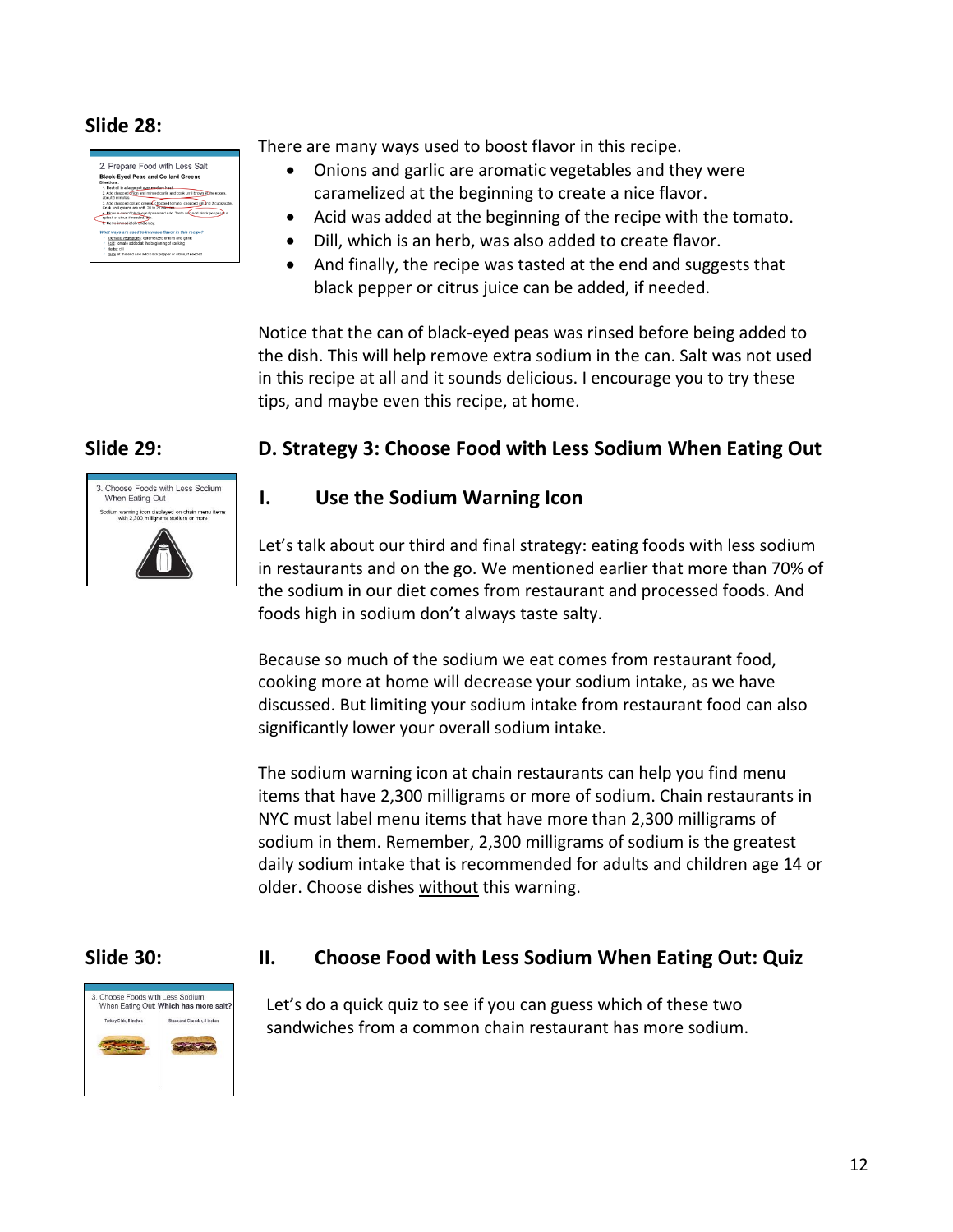Do you think the turkey club or the steak and cheddar sandwich is higher in sodium? *Wait for and validate all responses, then move to the next slide.*

### **Slide 31:**



The steak and cheddar sandwich has 1,970 milligrams of sodium, which is a very high amount. The turkey club has even more, with 2,440 milligrams of sodium. This amount is more than the daily recommendation for adults and children age 14 or older, so the sodium warning label would be next to only this sandwich on the menu.

Let's also look at how many calories are in each of these sandwiches. The steak and cheddar sandwich has more calories than the turkey club, but not by much. All chain restaurants will list the calorie information for their menu items.

#### **II. Choose Wisely Off Menus: Plan Ahead**

### **Slide 32:**



Another good strategy to help you choose wisely from chain restaurant menus is to look at available nutrition information before you go to the restaurant.

You can find nutrition information for most chain restaurants on the restaurant's website. The website lists the sodium content of menu items. You can use that information to decide ahead of time what you will order. You may also base your choice on the calorie and other nutrient content of the various menu items.

Another tool that can help you make informed choices at chain restaurants is Menustat.org. Menustat.org is an interactive nutrition database created and supported by the Health Department. Anyone can access it online for free. It contains all the nutritional information of the foods and beverages served by the nation's largest chain restaurants, including sit-down restaurants, like Applebee's, and fast food restaurants, like McDonald's. Menustat.org doesn't apply to non-chain restaurants, of which there are many in NYC.

If you will be dining at or getting takeout from a chain restaurant, you can use Menustat.org to plan what you will eat ahead of time. If you have a favorite chain restaurant, you can use this tool to learn what to avoid and what choices work best for your diet. *If time allows, go to Menustat.org and explore the site.*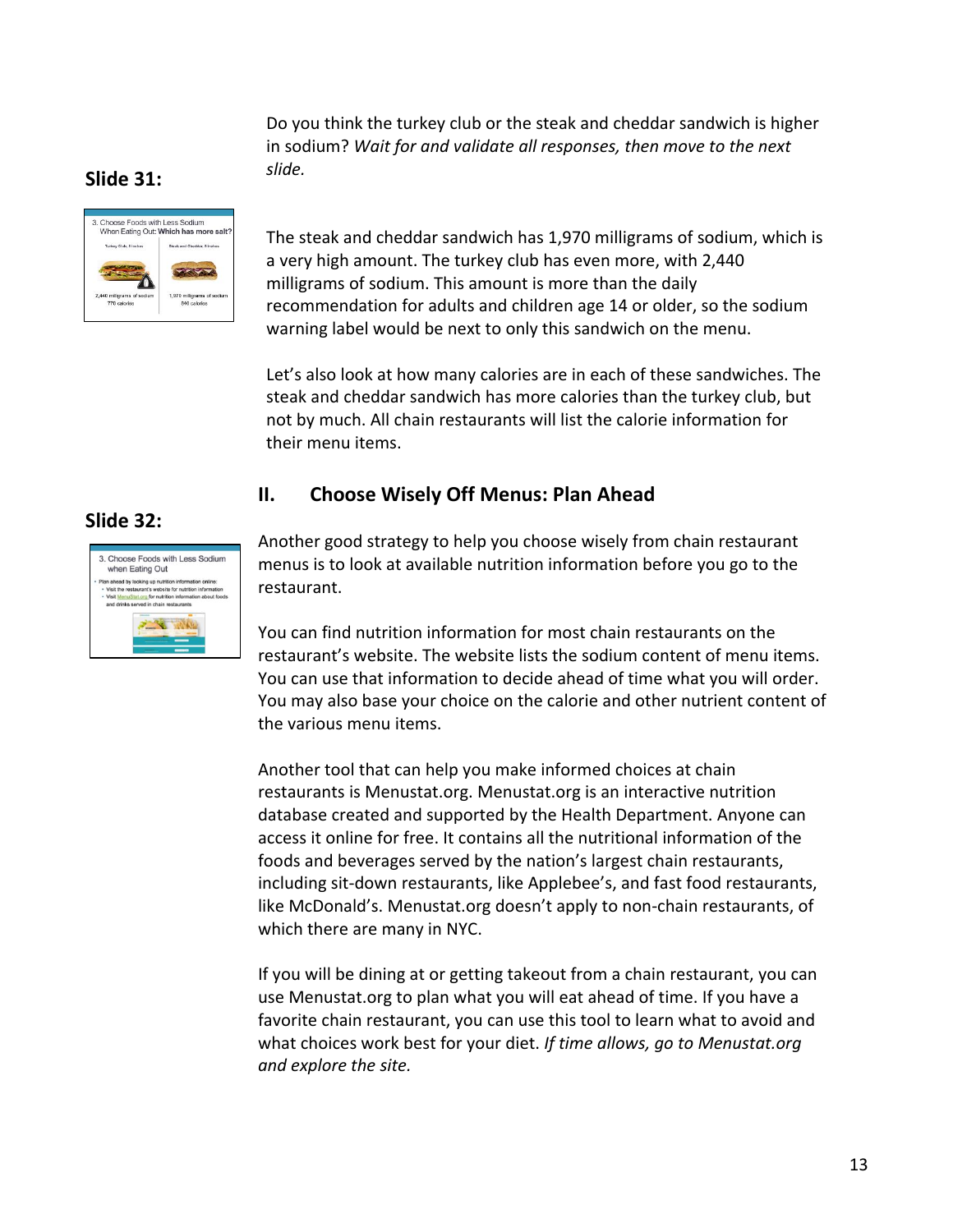| 3. Choose Foods with Less Sodium                                                                                          |                                                                                                      |  |  |
|---------------------------------------------------------------------------------------------------------------------------|------------------------------------------------------------------------------------------------------|--|--|
| when Eating Out                                                                                                           |                                                                                                      |  |  |
| Choose whole foods, when<br>possible                                                                                      | × Skip the bread basket<br>× Avoid items with lots of<br>cheese or that have bacon.<br>ham or salami |  |  |
| Ask for dressings and sauces on<br>the side                                                                               |                                                                                                      |  |  |
| ← Get a side salad or vegetables<br>instead of high sodium sides like<br>fries or onion rings                             | × Avoid foods that are pickled<br>or smoked                                                          |  |  |
| ← Ask for low-sodium sov sauce                                                                                            |                                                                                                      |  |  |
| ← Eat smaller portions by:<br>√ Ordering a small dish<br>$\checkmark$ Sharing with a friend<br>Taking some home for later |                                                                                                      |  |  |

#### **Slide 33: II. Choose Wisely Off Menus**

Many restaurants in NYC are not chains. Here are additional tips to help you eat healthier in restaurants.

Eating more whole foods can help reduce your sodium intake when eating out. What are some ways you can do this in restaurants? *Wait for and validate all responses.*

- When possible, choose whole foods such as fresh fruits and vegetables, whole grains, nuts, legumes and eggs.
- Ask for dressings and sauces on the side, so you can control how much you add to your dish. You can also ask to swap sides for healthier options. For example, if a meal comes with French fries on the side, ask for a side salad or vegetables instead.
- Ask for low-sodium soy sauce. Many restaurants have the option and all you have to do is ask.
- You can also control the amount of sodium by eating smaller portions. This can help prevent overeating and food waste and save you money.
	- o Eat smaller portions by ordering a small dish for yourself or sharing a larger dish with a friend.
	- o Take some of a larger meal home to eat for your next meal. This is a great strategy because you could get two meals for the price of one and you can eat it for lunch or dinner the next day. If you ask, restaurants may provide you with a togo container at the beginning of your meal so you can portion out half the meal before you start to eat. This can lower any urge to eat the entire meal in one sitting.

You can limit your sodium intake by:

- Skipping the breadbasket. Remember, bread adds a lot of sodium to our diet because we eat a lot of it. And it typically doesn't taste salty, so we may not know how much sodium we are eating.
- Avoiding menu items that have a lot of cheese or include processed meats, such as bacon, ham and salami.
- Avoiding foods that are pickled or smoked. Smoked foods are often high in sodium because of the marinades (acidic sauce), rubs (blend of spices) and brines (water with salt) that are used before the meat or fish is smoked.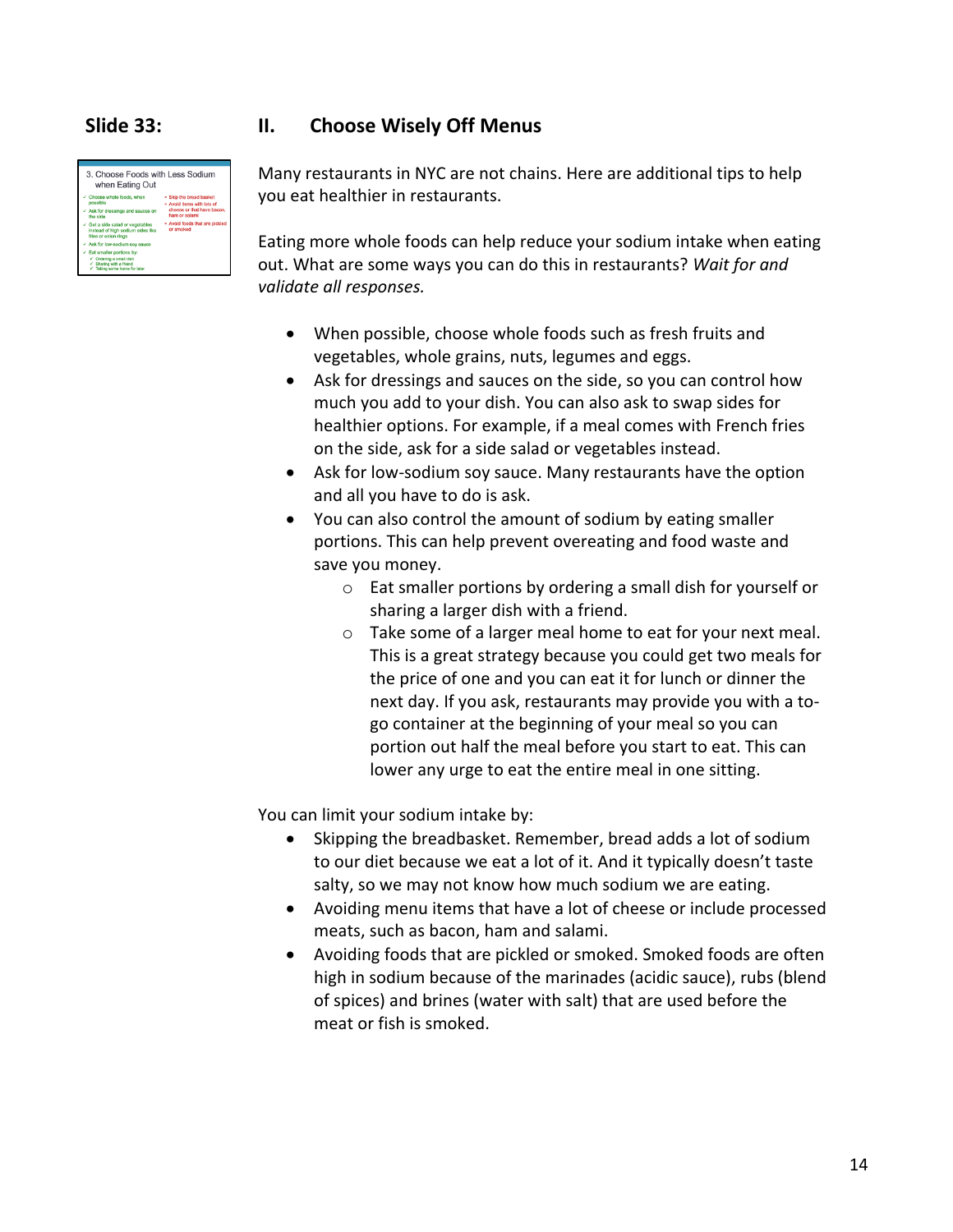These simple tips will help you lower your sodium intake. What other ways can you limit your sodium intake when eating out? *Wait for and validate all responses.*

# **Slide 34: III. Eat Healthy on the Go**

Many of the tips we've discussed when eating at restaurants can also be applied whenever we eat food outside the home. This can include eating meals and snacks at work, when you're out with your family for the day and generally eating and snacking on the go.

Here are some ways you can make healthier, low-sodium choices when eating snacks on the go or for meals at work.

- Be sure to always take healthy options with you to snack on when you're on the go.
	- o Examples of healthy and portable snacks include many fruits, vegetables, whole grain crackers and nuts.
	- o This allows you to have something healthy to snack on and will also help you avoid buying a potentially salty snack when you're out.
- Bring a packed lunch with you to work every day. That way you can control what is in your lunch and you can make low-sodium choices using the ways discussed earlier in this presentation.
- When buying and preparing food at home for your lunch, choose whole foods over processed foods and flavor your food without salt.

You can also talk to your office administrator at your workplace about adopting healthier eating policies. The NYC Health Department supports and encourages creating a healthier food environment in NYC workplaces by providing resources to help institutions and organizations serve healthier food. This can work well with existing workplace wellness programs. For information and resources, visit nyc.gov/health and search for "Food Standards."

#### **Slide 35: E. Summary**

Summary of Strategies to Cut the Salt Eat and shop for low-sodium foods.

Prepare food with less sodium.

Choose foods with less sodium when eating out. Use the socium warning i<br>Choose wisely off menus.<br>Eat healthy on the go.

Let's recap everything we've talked about.

• First, eat and shop for low-sodium foods. This involves choosing whole foods over processed foods, which include fresh fruits and vegetables, whole grains, nuts, legumes and eggs. Also, check the label on packaged foods to choose lower sodium options.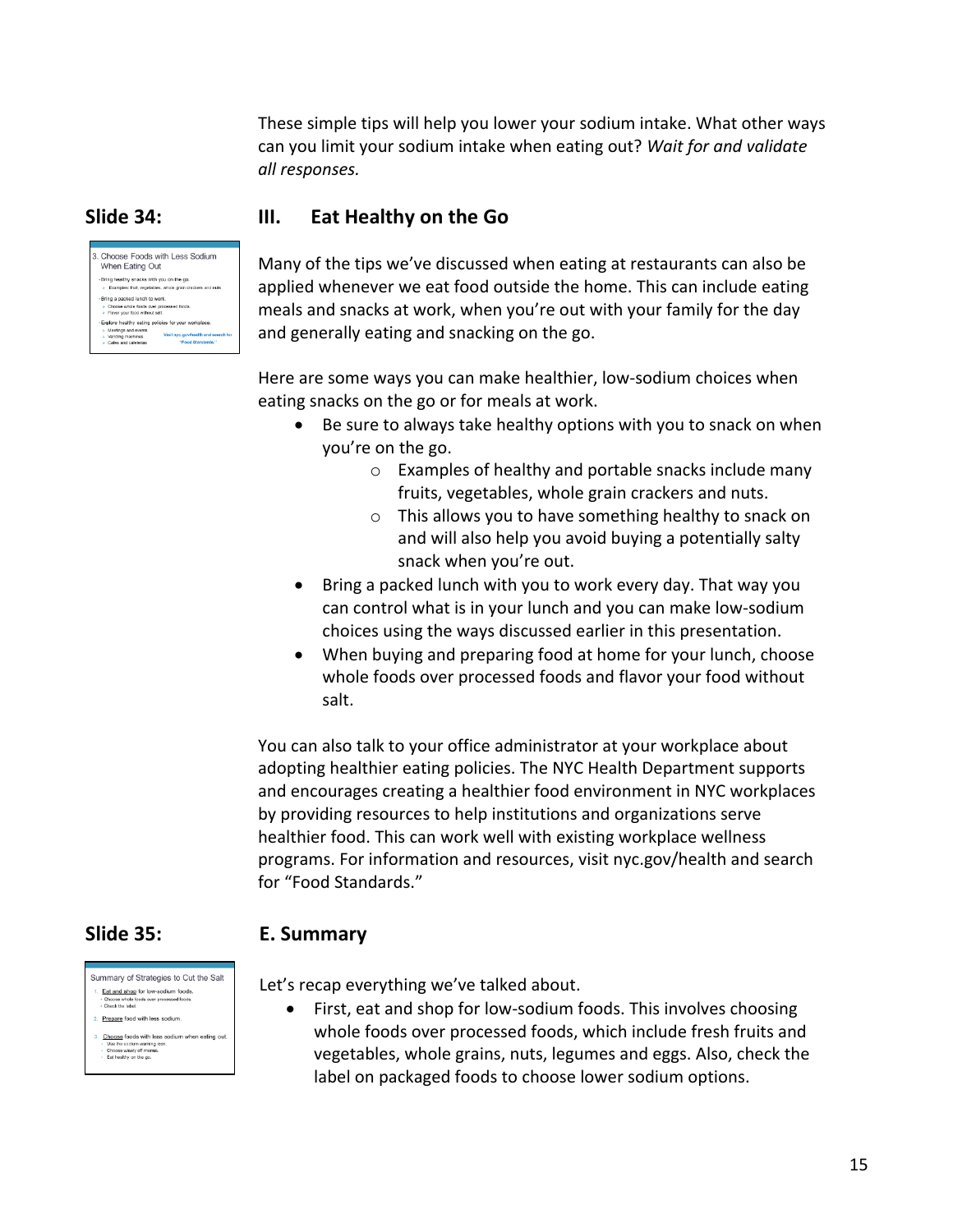- Second, prepare foods with less salt. We talked about general tips for how to do this, including rinsing canned products before eating them, adding spices, herbs, savory and aromatic vegetables to dishes, and using heat or acids to bring out flavors in food.
- And finally, we provided ways to choose foods with less sodium when eating out. We reviewed the tools available to you at chain restaurants, including the sodium warning icon and online nutrition information on restaurant websites and Menustat.org. We also talked about strategies to help you choose wisely off the menu and eat healthy when on the go.

It's important to keep in mind that as you reduce the amount of sodium you eat, you will adjust to the new taste, so that the less sodium you eat, the less sodium you will want. As you make changes in how you prepare your food at home and choose dishes when eating out, your sense of taste will change over time.

# **6. Let's Practice (10 minutes)**

### **Slide 36: A. Make a No Sodium Mix Activity**



*Note to facilitator: whenever possible, bring samples of the various herbs and spices listed on the slide to conduct a real-life demonstration of this activity.* 

Now that we've talked about some ways to lower your sodium intake, let's put some of this new information into practice. I'd like you to spend some time creating your own personal salt-free seasoning mix. Think of a dish that you love to make at home. Now, make a seasoning mix that you think will increase the flavors in that dish.

- It can be as spicy as you want. It can be as simple or as complex as you want. It's up to you.
- There are some herbs and spices listed on the slide to inspire you. But please feel free to include anything you like.
- The key is to not add any salt!

Take a few minutes to think through and write down the herbs and spices you want in your seasoning mix. If you don't cook, that is OK. Work with a partner or choose some flavors from the list that you are familiar with. Then, share the details with the person sitting next to you.

*Allow a few minutes for participants to complete the exercise.*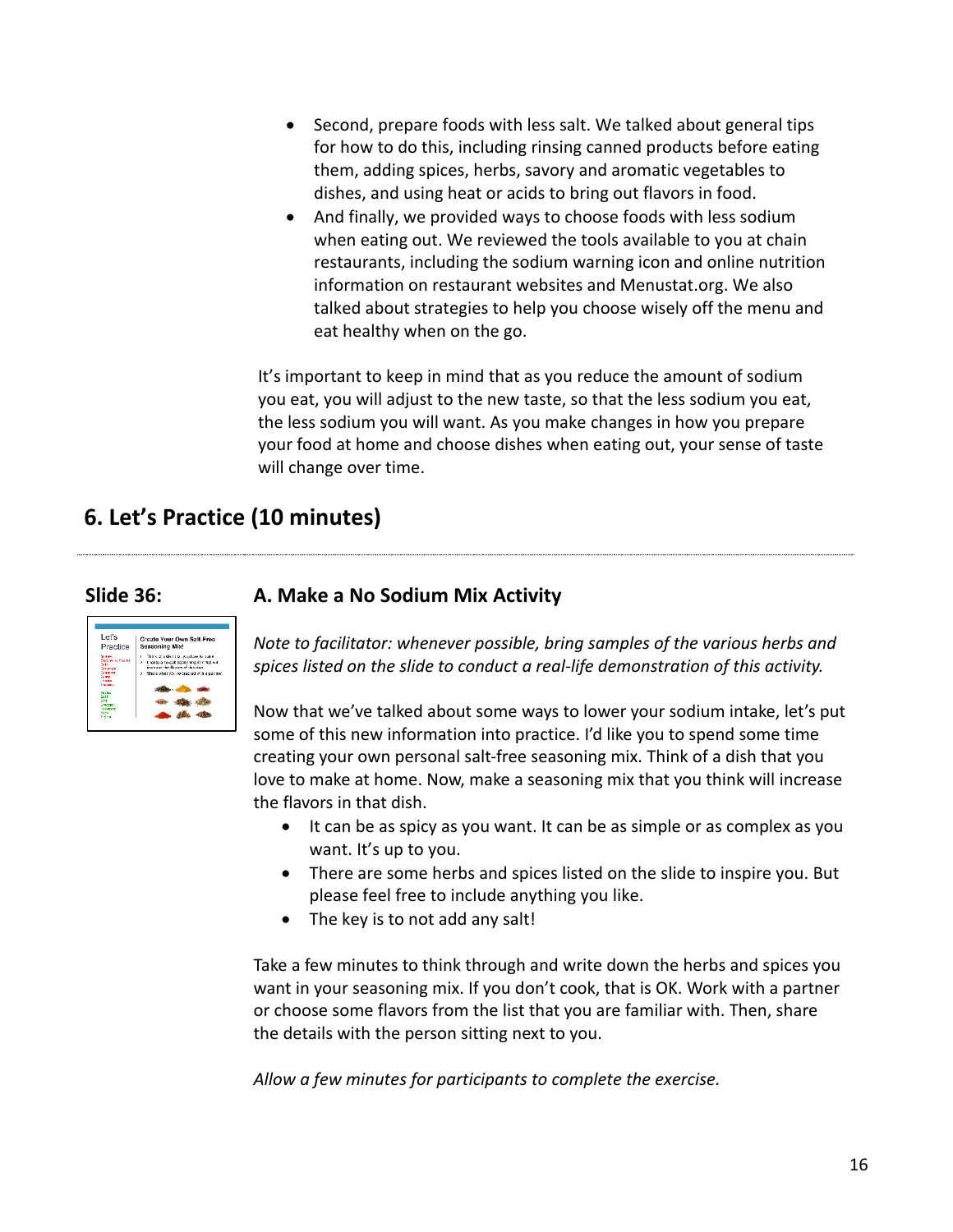Plan for the Future

Find a partner and introduce vourself. Take turns and share

What strategy will you use to reduce sodium and why?

### **Slide 37: B. Plan for the Future Activity**

Congratulations, you just practiced creating a no-salt seasoning mix! I hope you all try out your creations at home.

As we wrap up, I'd like you all to please take another few minutes to think about one specific strategy you learned today that you plan to use and why. Tell a partner what strategy you will use. Be specific and share how you will use this new strategy this week.

Strategies may include:

- Eating out less and cooking at home more.
- Making it a practice to read Nutrition Facts labels.
- Using more spices and herbs and less salt in your cooking.

*Allow two minutes for participants to discuss among themselves*.

# **7. Closing (5 minutes)**

#### **Slide 38: A. Resources**



Now that you have planned to use this information, here are some additional resources that are available to you to make changes to your diet:

- 1. The NYC Health Department has many materials on their website that you can read or print. These include:
	- o Cut the Salt Health Bulletin
	- o Healthy Eating and Active Living Guide.
- 2. The Health Department carries out a variety of programming at farmers markets. You can find your nearest farmers market location and hours by texting "SoGood" to 877877. You can also download or get a hard copy of a farmers market map. From July through November, the Health Department provides free nutrition education and cooking classes at markets across NYC. The maps will indicate which markets host those classes.
- 3. The United States Department of Agriculture (USDA) has a variety of healthy eating resources available if you visit choosemyplate.gov, including a place to download handouts and recipes and sign up for email tips.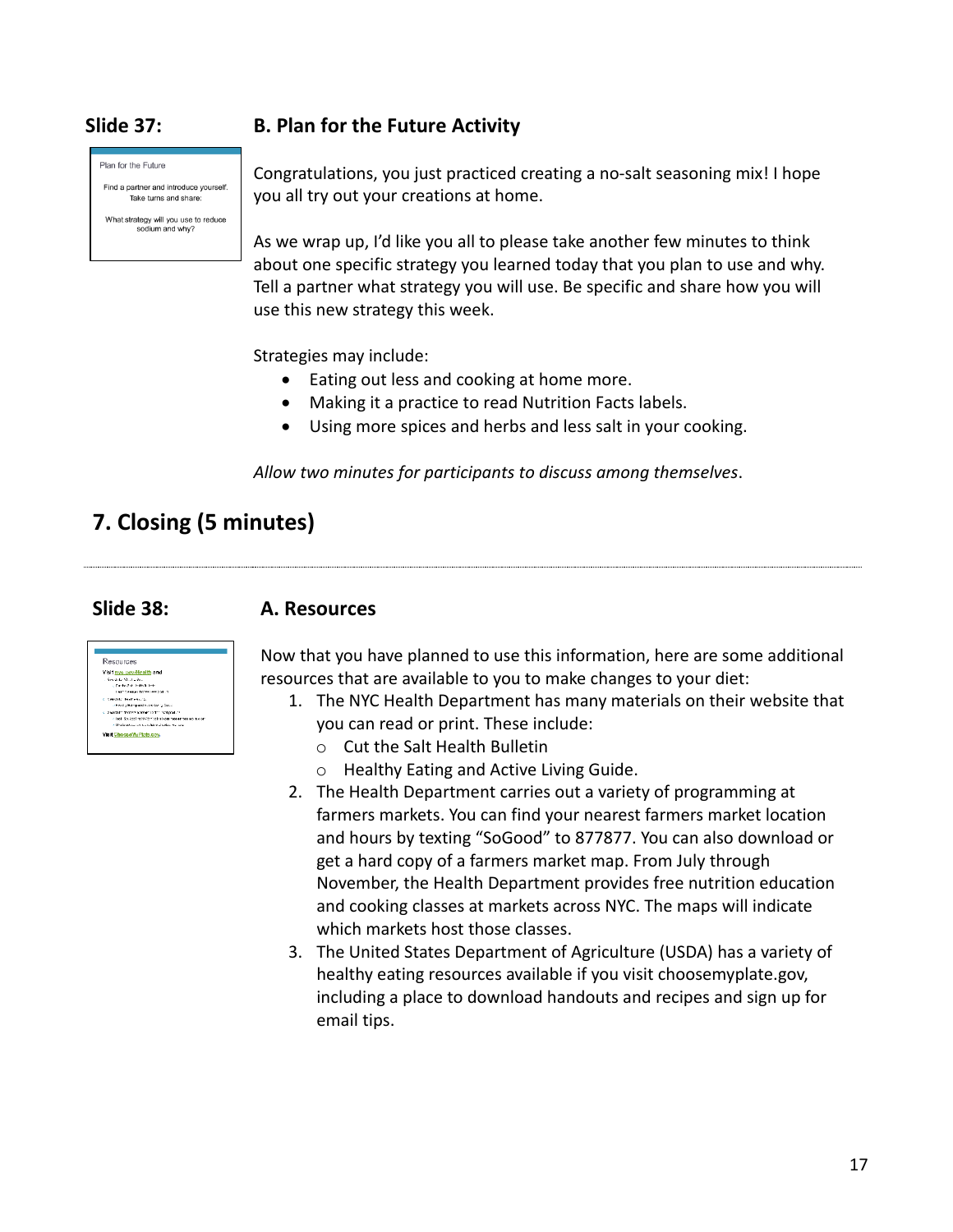

### **Slide 39: B. Thanks for Attending**

I hope this workshop has offered some new ideas and addressed some of the questions you have about reducing sodium in your diet.

We have time to take a few questions before we wrap up.